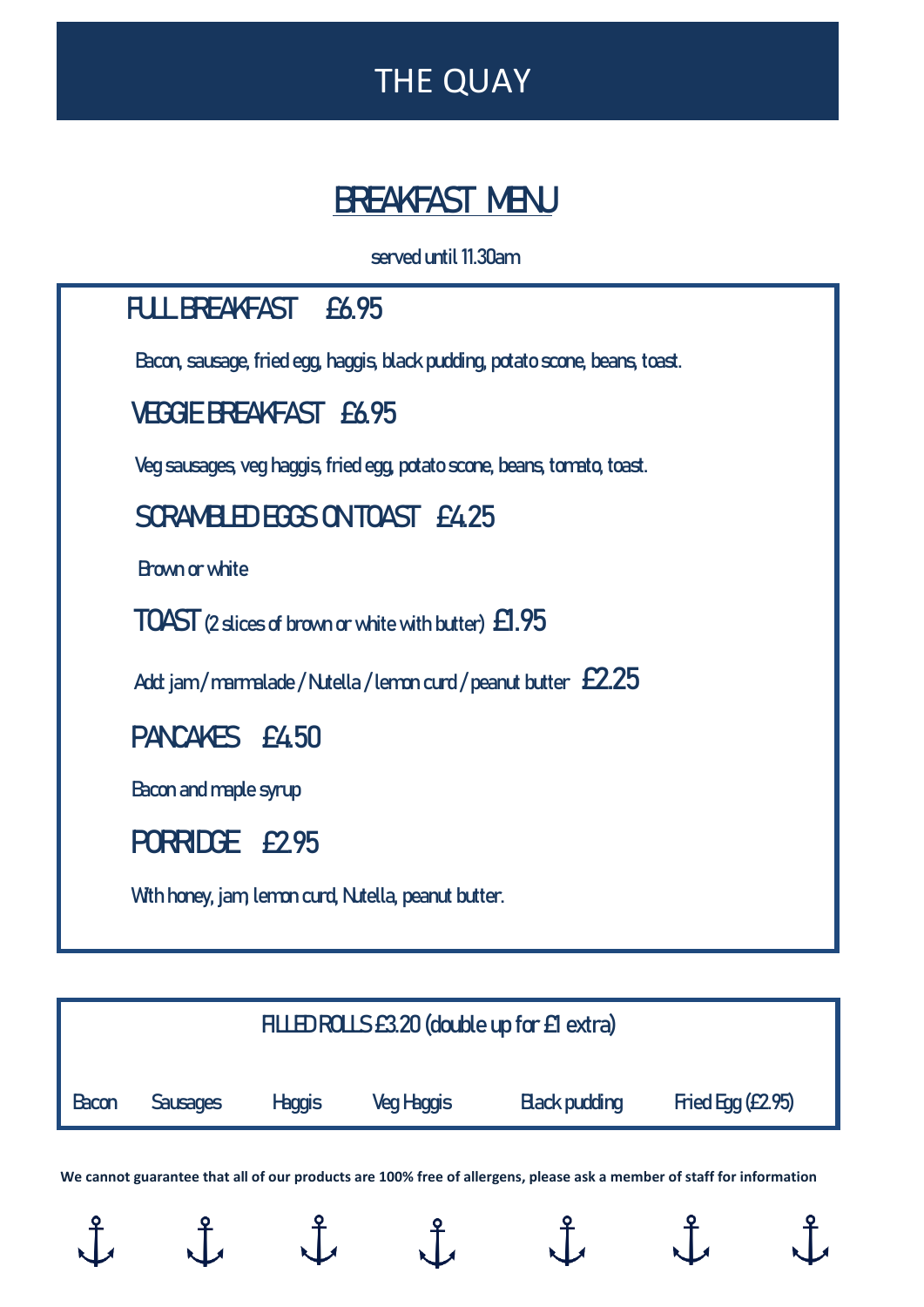### THE QUAY

#### **LUNCH MENUserved from 11.30am to 3pm**

 **HOMEMADESOUPwith bread and butter £3.95** 

**Light Basic committee order of the property Homemade Soup with bread and butter HUMMUSwith a warm pitta and salad garnish £4.80** 

**NACHOS** with salsa, cheddar, sour cream and guacamole **£5.25(add beef chilli £1.50)**

**Nachos with salsa, cheddar, sour cream and guacamole £ PLOUGHMANSselection of cheeses, chutney, grapes, gherkin, pickle, salad garnish & bread/oatcakes£6.20**

#### **BAKED POTATOES**

 **All served with salad & homemade slaw**

**BBQ Pulled Pork & Cheddar£6.75**

**Beef Chilli & cheddar £6.75** 

**Chicken Tikka Mayo£6.20** 

**Tuna Mayo £6.20**

**SANDWICHES / CIABATTA / PANIN** (GE bread available)

 **All served with crisps, salad garnish and homemade slaw** 

Ĩ

 **Chicken Pesto, Sundried Tomato &Rocket £6.20 Gammon & Cheddar £6.20** 

**Chicken Tikka Mayo £6.20 (Add cheese: £1)** Brie & Cranberry £6.20

**Grilled Halloumi, Sundried Tomato & Rocket £6.20 Egg Mayo £5.80** 

 **BBQ Pulled Pork & Cheddar £6.75 Tuna Mayo £6.20 (Add cheese: £1)**

ADD A MUG OF SOUP: £2.50

# **LUNCHES**

**Macaroni cheese**with garlic bread & salad garnish £7.25

**Spiced Cajun Chicken**with peppers & onions in a warm tortilla wrap, served with sides of cheddar cheese, sour cream & salsa, spiced fries & salad garnish £7.95

Wholetail Scampi with fries, homemade tartare sauce & freshly prepared salad garnish £7.95

**Crispy chicken wrap**Crispy chicken breast strips in a warm tortilla with one of the below fillings, freshly prepared salad, fries & homemade slaw £7.95

Choose from: Chipotle mayo & lettuce / Sweet chilli sauce & peppers / Caesar sauce & lettuce

**We cannot guarantee that all of our products are 100% free of allergens, please ask a member of staff for information.**